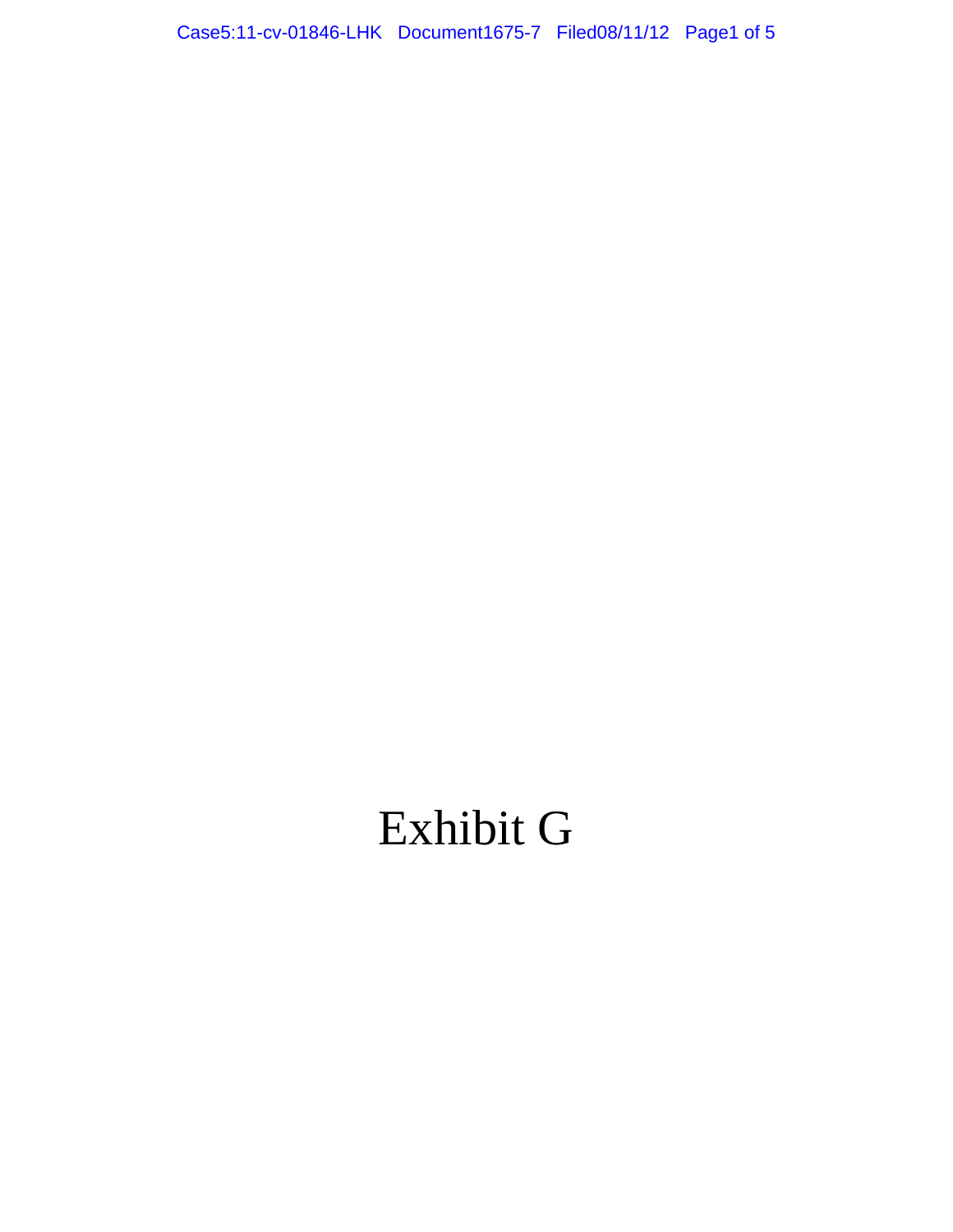





**SAMSUNG ELECTRONICS CORPORATION = "SEC"** 



## **SAMSUNG ELECTRONICS AMERICA = "SEA"**



### **SAMSUNG TELECOMMUNICATIONS AMERICA = "STA"**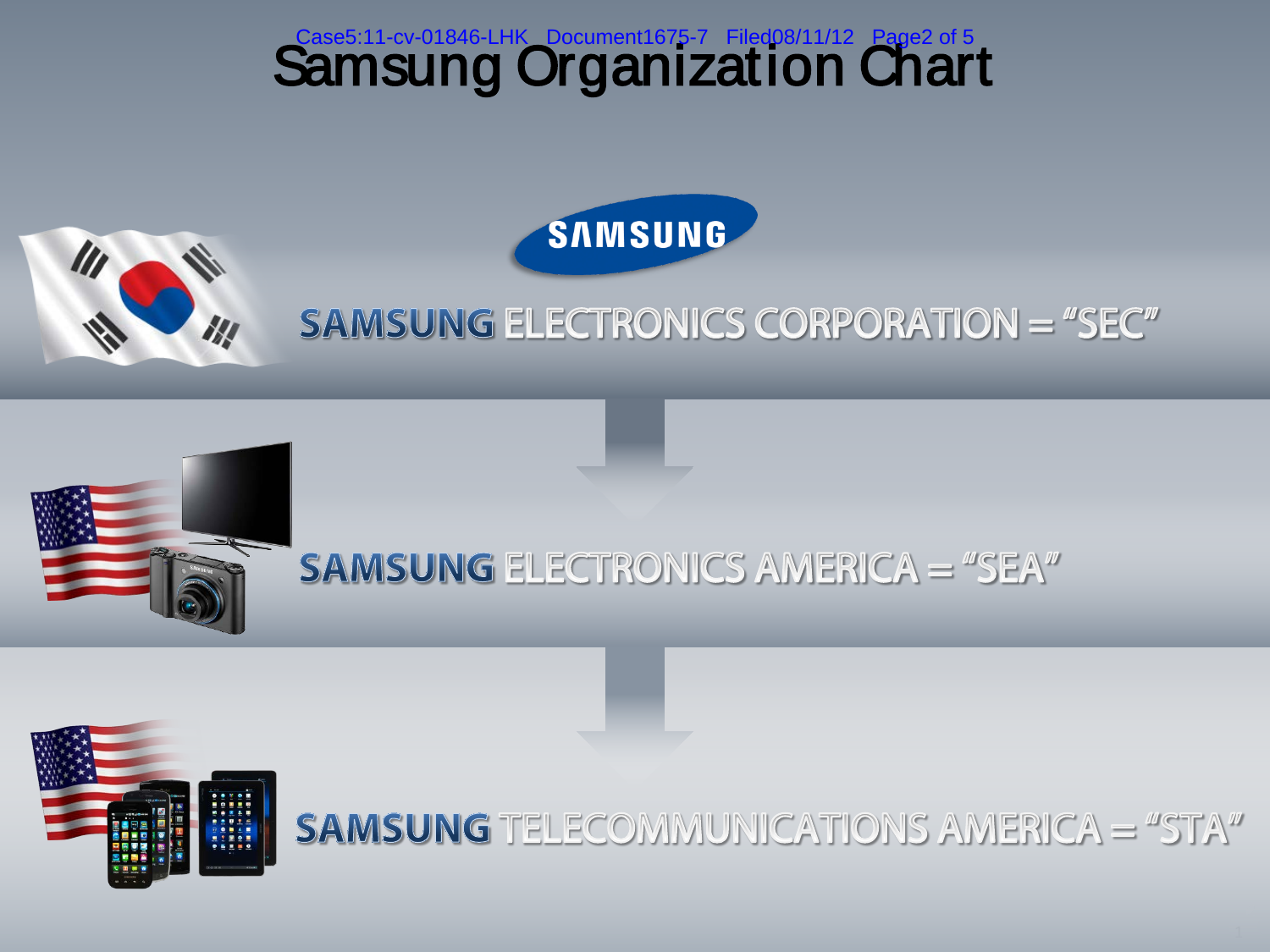# STA Sales In The United States

|                                  | <b>GALAXY I PHONES</b>                                                    | <b>GALAXY II PHONES</b>                                                     | <b>NON-GALAXY PHONES</b>                                                                         |
|----------------------------------|---------------------------------------------------------------------------|-----------------------------------------------------------------------------|--------------------------------------------------------------------------------------------------|
| <b>TANI</b><br>at&t              | <b>Galaxy S Captivate</b><br>(July 2010)<br><b>Infuse 4G (May 2011)</b>   | Galaxy S II (April 2011)<br><b>Galaxy S II Skyrocket</b><br>(November 2011) |                                                                                                  |
| verizon                          | <b>Galaxy S Fascinate</b><br>(September 2010)                             |                                                                             | <b>Droid Charge (May 2011)</b><br><b>Gem (February 2011)</b><br><b>Continuum (November 2010)</b> |
| $\mathbf{T} \cdot \text{Mobile}$ | <b>Galaxy Vibrant (August 2010)</b><br><b>Galaxy S 4G (February 2011)</b> | Galaxy S II (April 2011)                                                    |                                                                                                  |
| Sprint                           | <b>Galaxy S Epic 4G</b><br>(September 2010)                               | <b>Galaxy S II Epic 4G Touch</b><br>(September 2011)                        |                                                                                                  |

#### **REGIONAL CARRIERS**

SAMSUNG

| boostmobile          | <b>Galaxy Prevail</b><br>(April 2011)         |                               |
|----------------------|-----------------------------------------------|-------------------------------|
| cspire               | <b>Galaxy Showcase i500</b><br>(October 2010) |                               |
| <b>K</b> US.Cellular | <b>Galaxy Mesmerize</b><br>(October 2010)     |                               |
| cricket              |                                               | <b>Indulge (January 2011)</b> |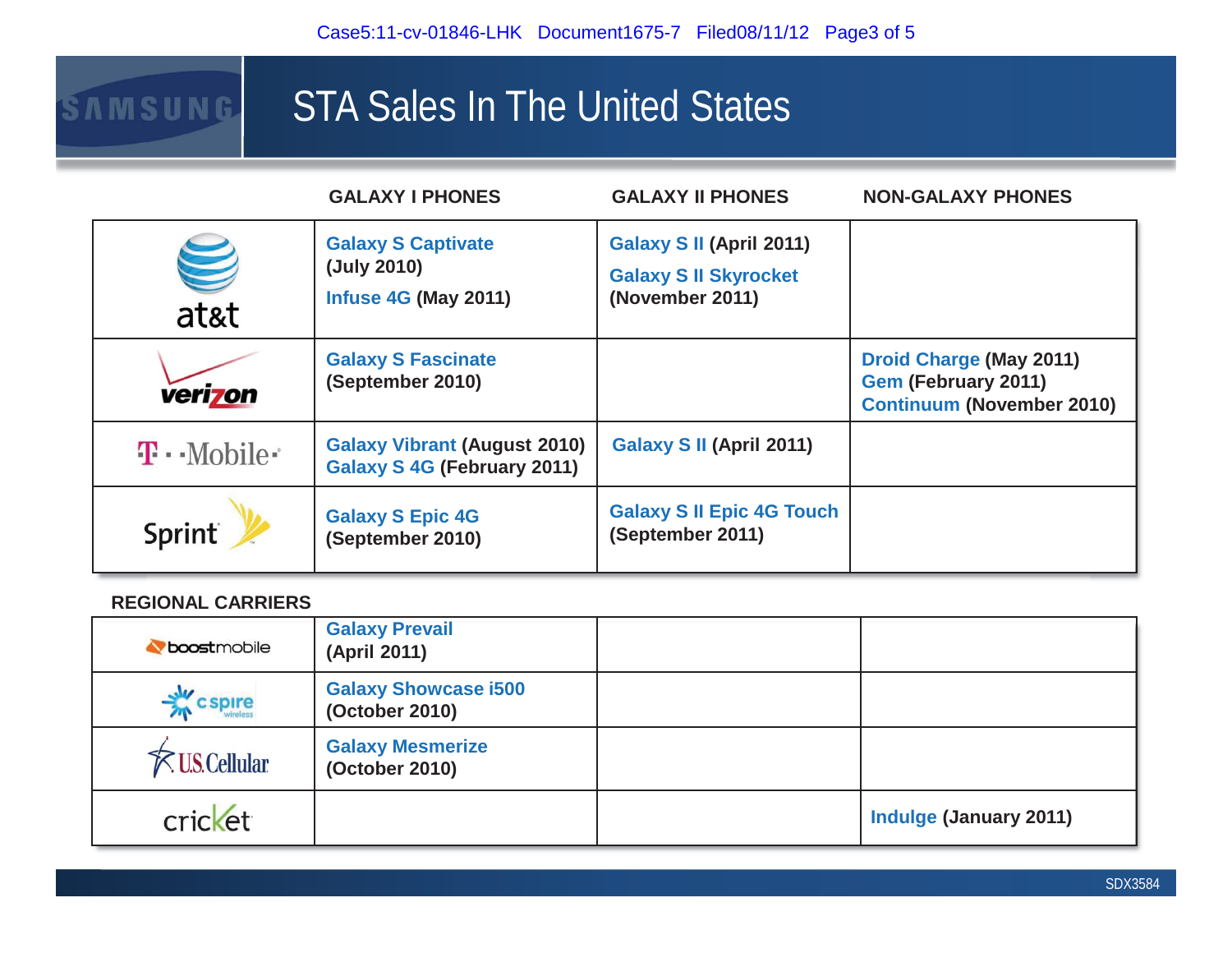Case5:11-cv-01846-LHK Document1675-7 Filed08/11/12 Page4 of 5

**AMSUNG** 

Phones Not Sold By Any Samsung Entity In The United States

- $\mathcal{L}_{\mathcal{A}}$ **Galaxy S i9000**
- $\mathbb{R}^3$ **Galaxy Ace**
- $\mathcal{L}_{\mathcal{A}}$ **Galaxy SII i9100**